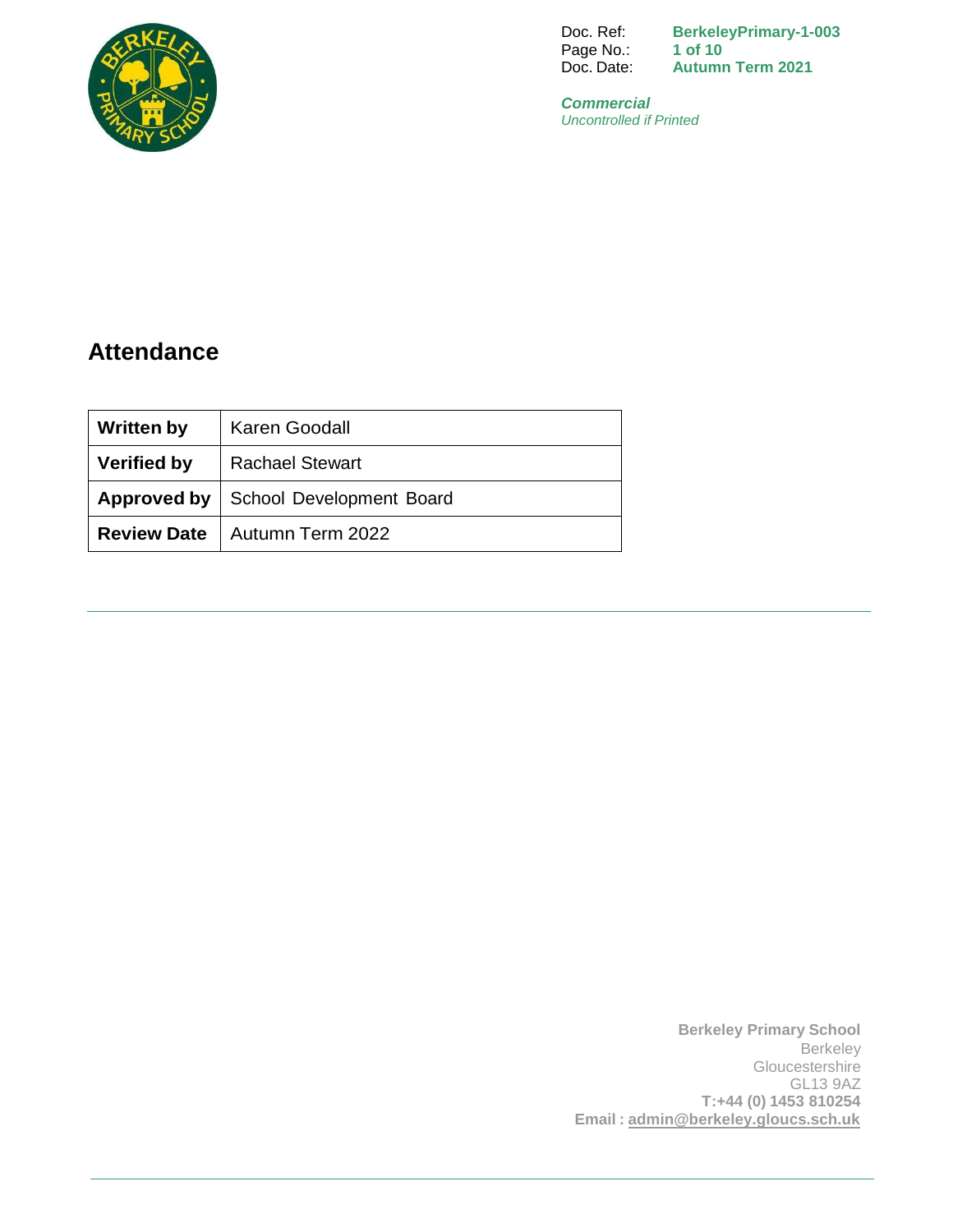

Doc. Ref: Page No.: Doc. Date: **BerkeleyPrimary-1-003 2 of 10 Autumn Term 2021**

*Commercial Uncontrolled if Printed*

# **1. Rationale**

- 1.1 In view of the advice received from the Department for Children, Schools and Families this policy has been written to inform staff, governors and parents of the policies and procedures to be followed regarding attendance at school by pupils.
- 1.2 A fundamental element of this school's ethos is that education is a partnership between school, parents and the children.

# **2. Responsibilities**

#### **At Berkeley Primary School we expect pupils to attend every school day that the school is open unless a reason acceptable to the school is given and we are able to authorise the absence**

2.1 The staff at Berkeley Primary School accepts responsibility for the effective delivery of the National Curriculum at Key Stages 1 and 2. We believe that a child's progress may be seriously affected by irregular attendance, especially as units of work are completed in relatively short periods of time and may not be repeated for another two years. Incomplete knowledge and understanding may only become evident at the time of testing.

For the above reasons, staff and governors urge parents to make every effort to avoid absence by their children during term time and in this regard the school follows the principles outlined by both the LA and DCSF.

- 2.2 Parents are legally required to ensure that their child/children of compulsory school age receive full-time education. If a child is absent for any reason it is the parent's responsibility to inform the school of the reason for the absence in advance. If this is not practicable or possible then the parents must inform the school of the reason for absence by 9.00am on the morning of the absence. Parents will be reminded of their responsibility in this respect in regular newsletters. The school will institute a monitoring system which highlights on the same day any children who are absent without reason being given. Efforts will be made to contact the parents of such children on the first morning of their absence to seek explanations for this absence. If problems persist in this respect then the Education Welfare Officer (EWO) will be informed.
- 2.3 The school is required to make suitable arrangements for the safe, daily reception of children, to complete a register of attendance in accordance with the Statutory Regulations and to enquire about absence.
- 2.4 The school is required to take action if patterns of absence by a child indicate that an attendance problem exists. The class teacher will report any concerns over this to the Headteacher who will in turn take action as appropriate involving both the parents and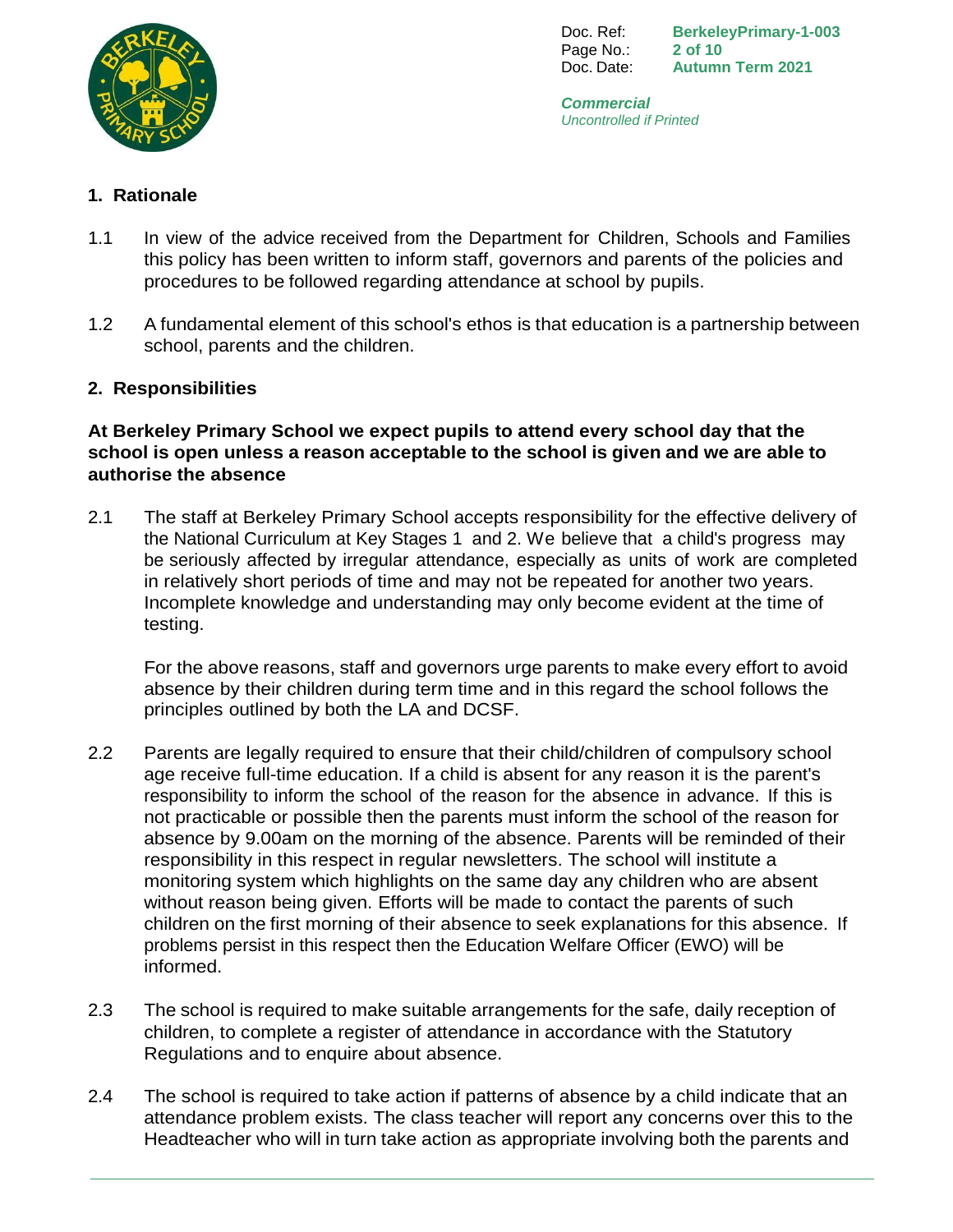

Doc. Ref: Page No.: Doc. Date: **BerkeleyPrimary-1-003 3 of 10 Autumn Term 2021**

*Commercial Uncontrolled if Printed*

the Education Welfare Officer (EWO).

2.5 The school has to produce annual statistics about attendance at the school. This information will be reported to parents via the School Profile and the School Prospectus.

# **3. Categories of Absence**

- 3.1 The 1993 Education Act states: The Parent of a child of compulsory school age registered at a school and failing to attend regularly is guilty of a punishable offence, unless it can be demonstrated that:
	- the pupil was absent with leave, which can be granted by the Governors of the school or any person delegated by them.
	- the pupil was ill or was prevented from attending by any unavoidable cause.
	- the absence occurred on a day exclusively set aside for religious observance by the religious body to which the pupil's parents belong.
	- the school at which the pupil is registered is not within walking distance of the child's home (2 miles for children under 8 years, and 3 miles for children aged 8 or over, measured by the nearest available route), and that no suitable arrangements have been made by the Local Authority (LA) for the child's transport to and from school.
- 3.2 The decision to authorise absence is delegated to the Headteacher by the Governors.

Absence will generally be granted to parents under the following circumstances, unless in the Headteacher's opinion it is not warranted, in particular, where a regular or noticeable pattern of absence emerges.

# **Authorised absence will be shown in the register by the symbol 'O' with a supplementary symbol inside the letter to record the reason for absence.**

Examples of authorised absence are given below:

 **Family holidays**: It is expected that parents make every effort to take family holidays during school holiday time. Family holidays in term time will usually be marked as unauthorised unless there are exceptional circumstances. These must be discussed with the Headteacher.

If the absence request is not authorised and the holiday is taken the Local Authority may issue a Fixed Penalty Notice. A Penalty is issued to each parent for each child taken out of school and that this is a fine of £60 if paid within the first 21 days which increases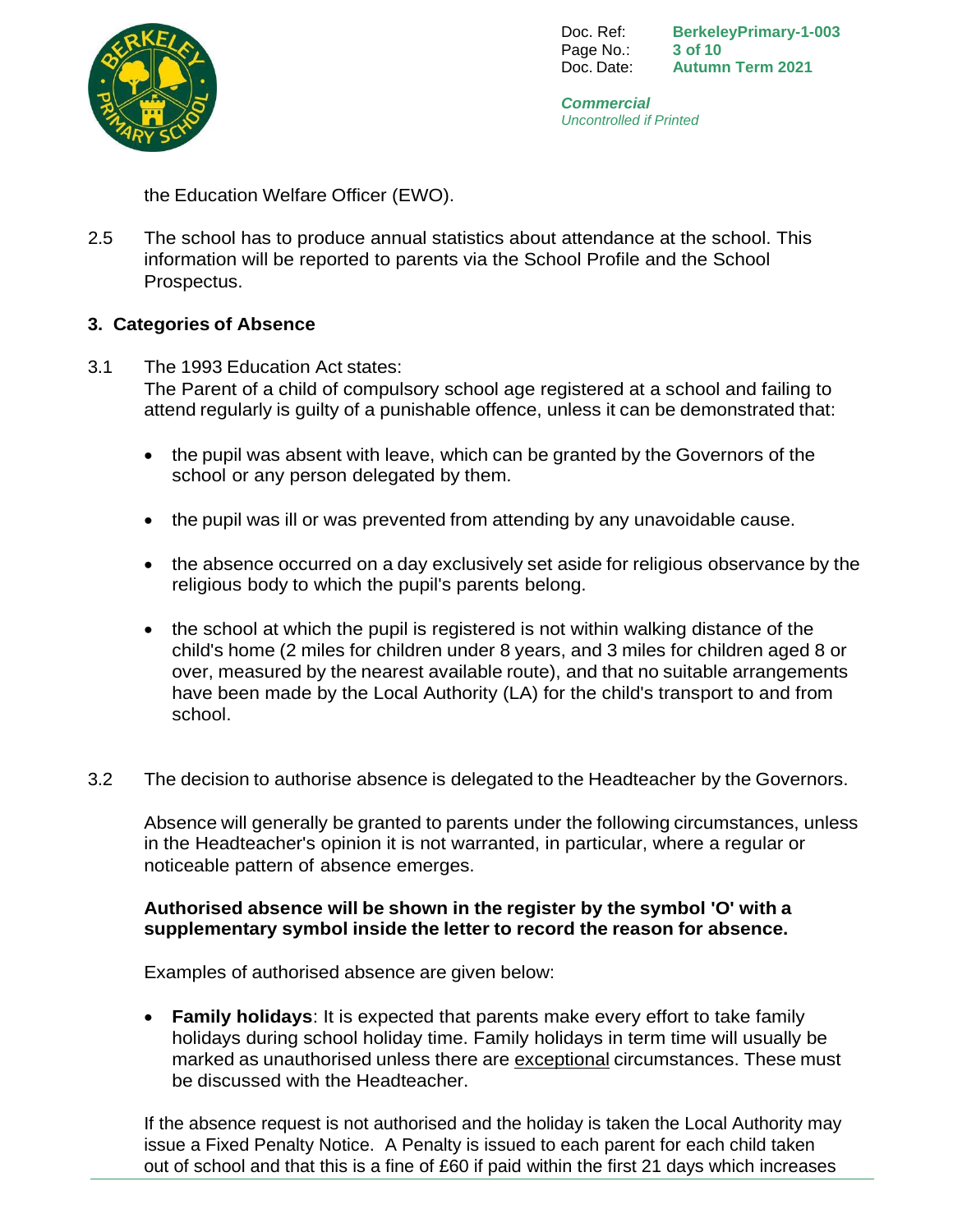Doc. Ref: Page No.: Doc. Date: **BerkeleyPrimary-1-003 4 of 10 Autumn Term 2021**



*Commercial Uncontrolled if Printed*

to £120 if paid between 21 and 28 days. If the fine is not paid this it may result in legal action.

*In Education Law, (Section 576 of Education Act 1996), 'parent' means: \* All natural parents, whether they are married or not. \* Any person who has parental responsibility for a child or pupil. \* Any person who has care of a child or pupil i.e. lives with and looks after the child*

Parents will be reminded that they cannot expect to be able to obtain leave for their child whenever they request it.

# **Holiday - Register will be marked 'H'**

- For **family bereavements**: Parents will be asked to give written details of the time required and any other necessary information to the Headteacher to allow a decision to be made.
- **Special One-off occasions or causes**: This category is for truly one-off occasions of particular importance. Parents are asked to give as much notice as possible to allow a decision to be made. Examples of special occasions include: weddings, music or other examination, induction or familiarisation days at secondary schools

Absence for birthday treats will not be authorised.

# **Bereavement, Special One-off occasions - Register will be marked 'C'**

**Religious Observance**: Details as section 3.1

# **Religious Observance - Register will be marked 'R'**

 Absence for **approved sporting activities** such as attendance at swimming galas, inter-school matches and tournaments will be recorded in the register a 'P'.

# **Approved Sporting Activities – Register will be marked 'P'**

- 3.3 Leave will not be authorised for the following reasons:
	- Shopping trips
	- Looking after other children, animals or the house.

# **4. Illness, Medical or Dental Appointments**

4.1 Parents will be reminded annually that in the event of their child being unable to attend school due to illness they are required to telephone as early as possible to give the reason for the absence. In the event of a child being absent and no parental notification being received it is the responsibility of the class teacher to send to the parents concerned a copy of letter contained in Appendix A in an effort to ascertain the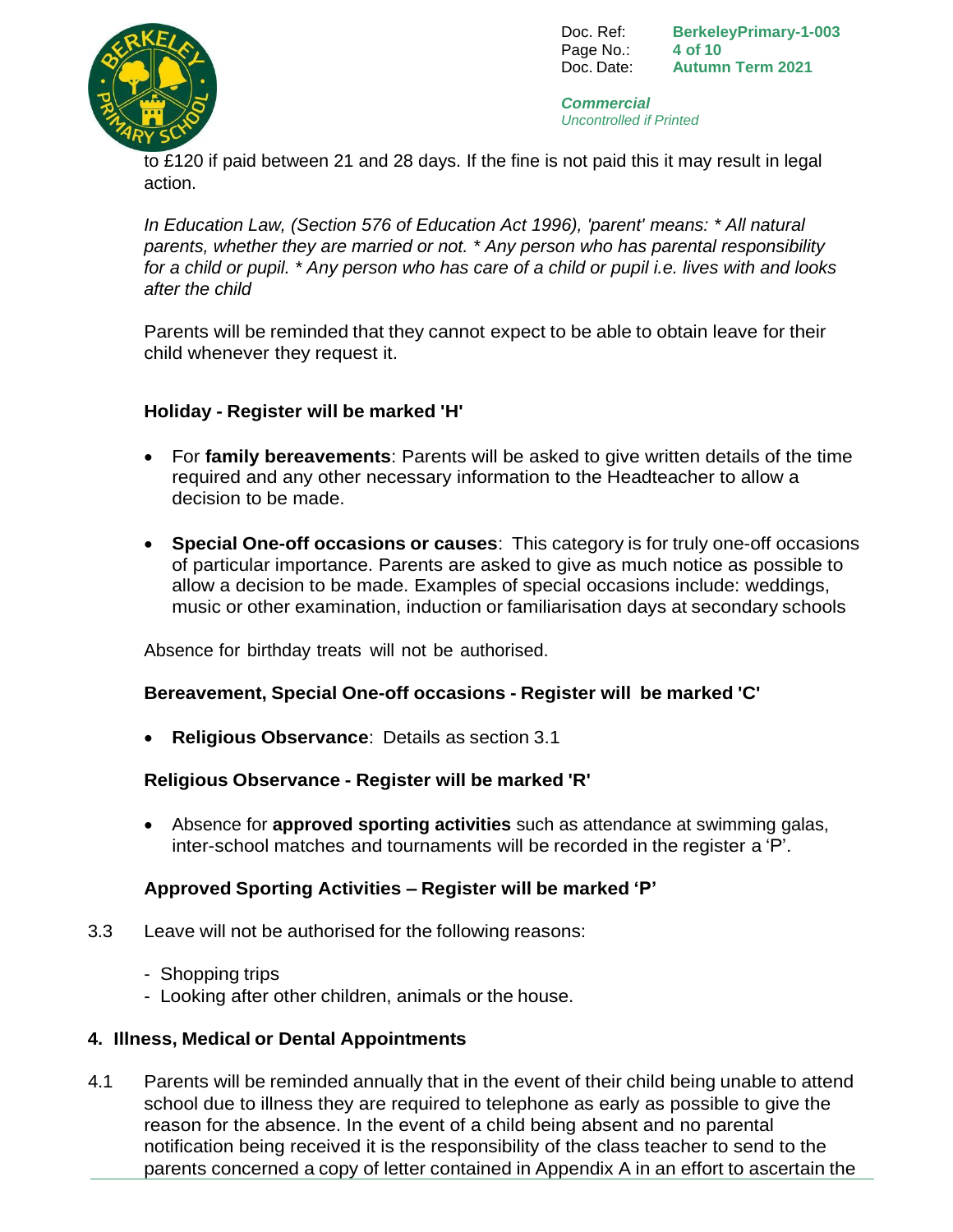

Doc. Ref: Page No.: Doc. Date: **BerkeleyPrimary-1-003 5 of 10 Autumn Term 2021**

*Commercial Uncontrolled if Printed*

reason for the child's absence.

- 4.2 Absence for medical or dental appointments will be authorised if the Headteacher is satisfied by the parent's notification of absence. Parents will be asked to make late afternoon or school holiday appointments whenever possible.
- 4.3 If doubts arise about the authenticity of absence attributed to illness, the Headteacher may refer the case to the school medical service for investigation. In exceptional circumstances the Headteacher may ask a child's doctor for a medical certificate as verification for continued or regular absence.

**Illness - Register will be marked 'I', or 'M' in the case of medical appointments** (If a telephone call or note is received)

#### **5. Lateness**

5.1 The school day begins promptly for the morning session at 8.55 a.m. with registration closing at 9.05 a.m. and the afternoon session at 1.15 p.m.

Registers must be sent to the school office after registration morning and afternoon. If a child arrives after the register has been sent to the school office then the class teacher must ensure that the school secretary is informed so that the register can be amended accordingly.

Parents will be reminded annually of their responsibility to ensure their child/children arrive promptly.

The attendance register will be taken at the beginning of the morning and afternoon sessions. If a child arrives after this then an "L" will be entered inside the "O" indicating lateness. If a child arrives after registration closes, then a "U" will be entered inside the "O"

Should a pattern of late arrival emerge then the matter will be discussed with the parents and may be followed up with the EWO if appropriate.

The Governors recognise that parents may occasionally have transport problems and the Headteacher will consider each event according to circumstance and the pupil's overall attendance record.

#### **Lateness - Register will be marked 'L'**

# **Lateness (after registration closes) Register will be marked 'U'**

#### **6.0 Exclusion**

6.1 If a pupil is excluded from school for a fixed or indefinite period then the absence will be recorded using the category E.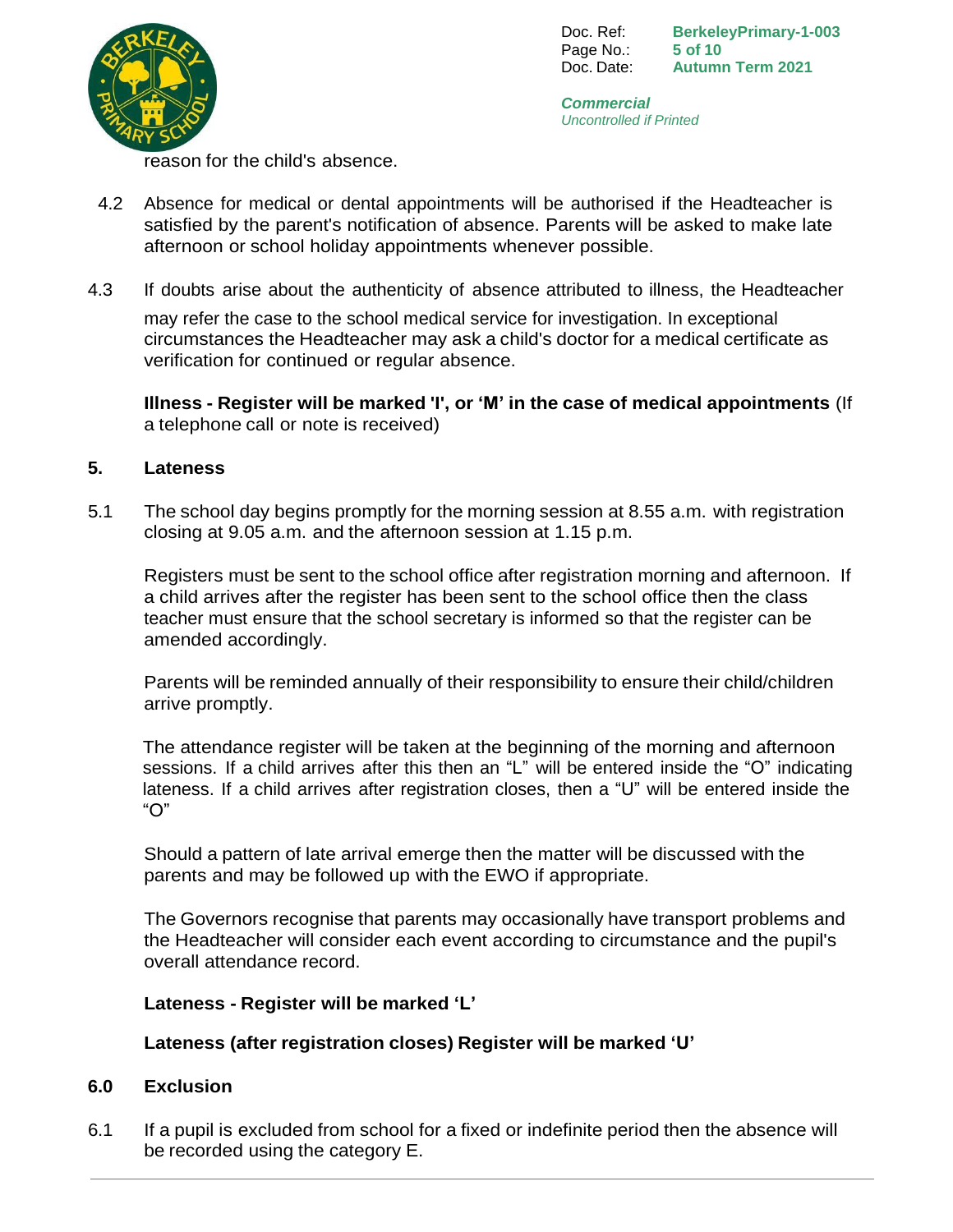

Doc. Ref: Page No.: Doc. Date: **BerkeleyPrimary-1-003 6 of 10 Autumn Term 2021**

*Commercial Uncontrolled if Printed*

# **Exclusion – Register will be marked 'E'**

#### **7.0 Off Site Activities**

7.1 Pupils **off-site on school visits** arranged by the school either residential courses/day trips will be marked as authorised using the category V.

# **Authorised Off-site activity - Register will be marked 'V'**

#### **8.0 Review**

This policy will be reviewed during the Autumn Term 2022.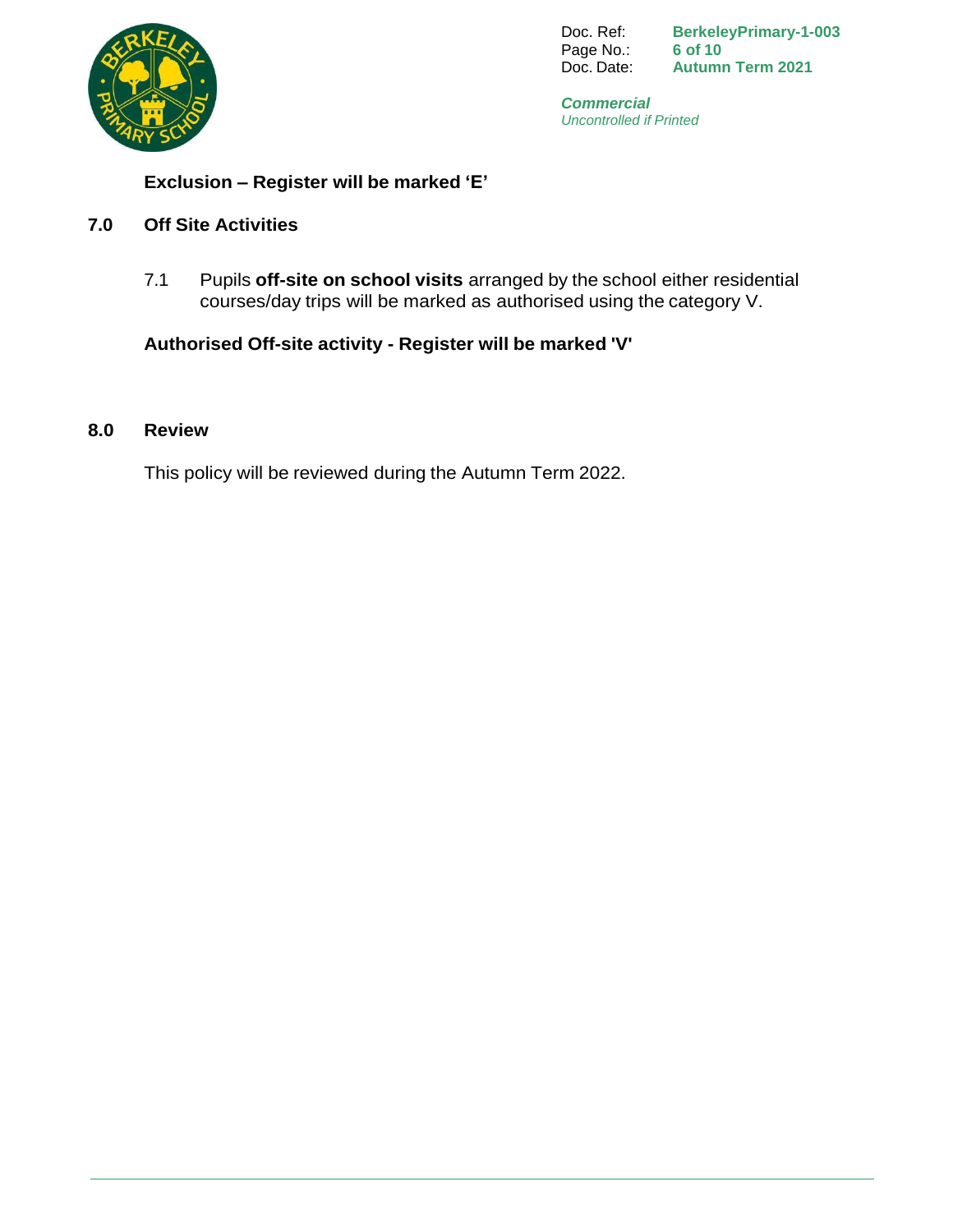

Doc. Ref: Page No.: Doc. Date: **BerkeleyPrimary-1-003 7 of 10 Autumn Term 2021**

*Commercial Uncontrolled if Printed*

# BERKELEY PRIMARY SCHOOL

**Headteacher: Miss Alexandra Robbins**

**Berkeley Primary School Marybrook Street Berkeley Glos. GL13 9AZ**

**Tel. 01453 810254 Fax. 01453 811416 Email [admin@berkeley.gloucs.sch.uk](mailto:admin@berkeley.gloucs.sch.uk) [www.berkeleyprimary.org.uk](http://www.berkeleyprimary.org.uk/)**



Dear Parents,

Reducing absence from school is a key priority nationally and locally because missing school damages a pupil's attainment levels, disrupts school routines and the learning of others. Above all, missing school seriously affects children's longer term life opportunities.

Each year a number of children are absent from school because their parents take them away on holiday during term time.

A pupil's absence can seriously disrupt the continuity of their learning. Not only do they miss the teaching provided on the days they are away; they are also less prepared for lessons upon their return. There is a consequent risk of underachievement, which you and the school must seek to avoid.

Many parents say that the time their child misses because of a holiday doesn't affect their school work. However, a child who has 10 days holiday each year of their school life will miss 24 weeks (a large part of an academic year) of their formal education. This is in addition to unavoidable absences – for instance, if your child is ill.

The school and Education Welfare Service are working together to promote high rates of attendance. Please do not ask for leave of absence for a family holiday in term time if you can possibly avoid it. The Education (Pupil Registration) (England) Regulations 2006 set out the circumstances in which schools may grant a pupil leave of absence during term time. The school will consider every request individually. However, the most important consideration will be the effect that such an absence would have on your child's education.

Yours sincerely,

Helen Cerullo & Nicki Everhard Co Chair of Governors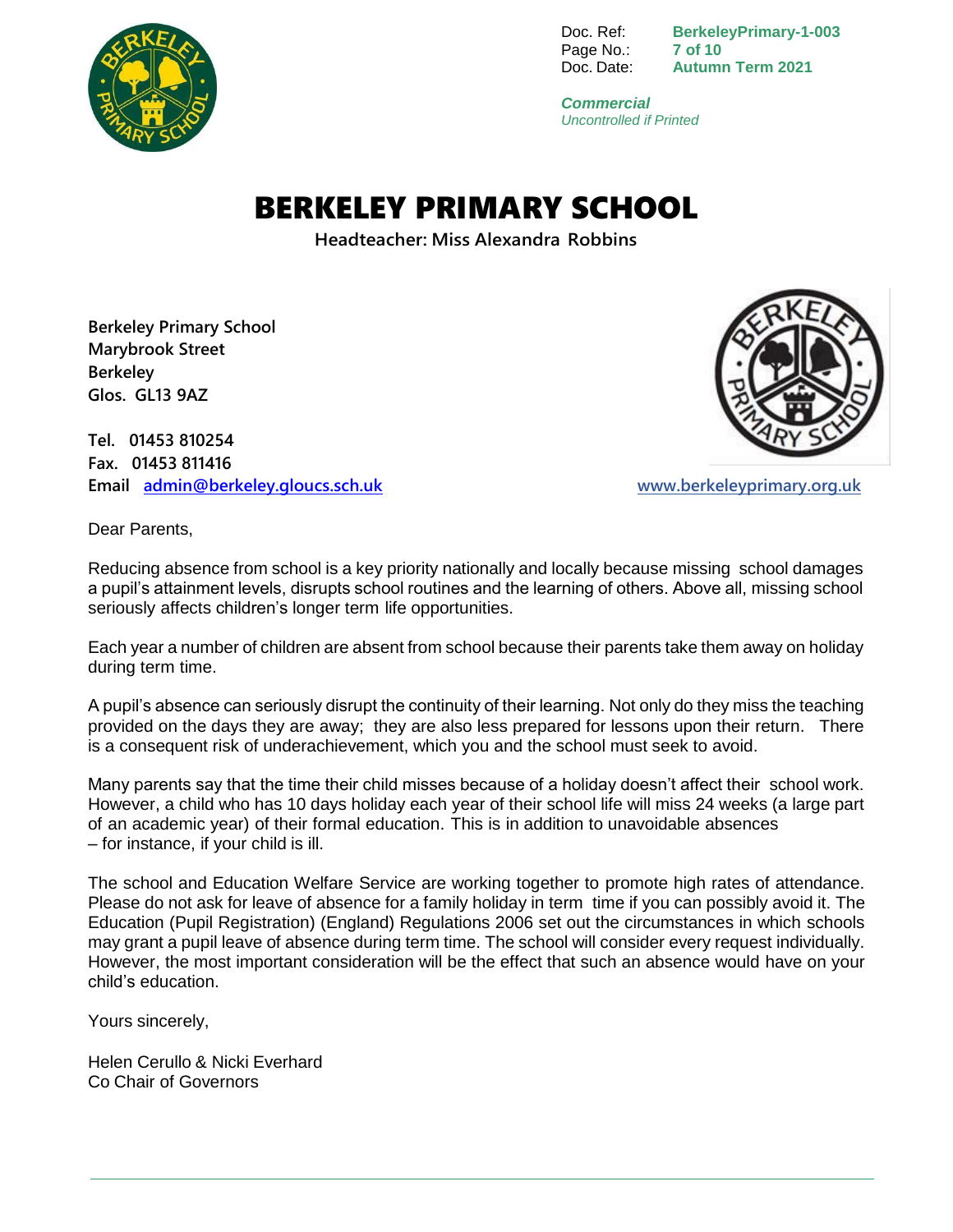

Doc. Ref: Page No.: Doc. Date: **BerkeleyPrimary-1-003 8 of 10 Autumn Term 2021**

*Commercial Uncontrolled if Printed*

#### **Request for a leave of absence during term time**

Pupil Name ............................................................Class/Tutor Group .............................

Pupil's address ……………………………………………………………………………………

Date of first day of absence .............................Date of return to school ..............................

Number of school days that your child will be absent from school ……………

*If a pupil fails to return within ten school days following the anticipated date of return and no reason is provided, there may be grounds (under some circumstances) to delete your child's name from the Admissions Register and register them as a Child Missing Education.*

Please detail the exceptional circumstance for which you are requesting leave of absence. Please also provide details of where you are travelling to, if outside the UK.

..............................................................................................................................................

..............................................................................................................................................

..............................................................................................................................................

*I understand that if the absence request is not authorised and the holiday is taken the Local Authority may issue a Fixed Penalty Notice. I understand that a Penalty is issued to each parent for each child taken out of school and that this is a fine of £60 if paid within the first 21 days which increases to £120 if paid between 21 and 28 days. I understand that if I do not pay this it may result in legal action.*

Name(s) of Parent/Carer (s) making application:

*In Education Law, (Section 576 of Education Act 1996), 'parent' means: \* All natural parents, whether they are married or not. \* Any person who has parental responsibility for a child or pupil. \* Any person who has care of a child or pupil i.e. lives with and looks after the child*

| Dr/Mr/Mrs/Miss/Ms                                                                                                                      |                                                                                   |
|----------------------------------------------------------------------------------------------------------------------------------------|-----------------------------------------------------------------------------------|
|                                                                                                                                        |                                                                                   |
|                                                                                                                                        |                                                                                   |
|                                                                                                                                        |                                                                                   |
| Dr/Mr/Mrs/Miss/Ms                                                                                                                      |                                                                                   |
|                                                                                                                                        |                                                                                   |
|                                                                                                                                        |                                                                                   |
|                                                                                                                                        |                                                                                   |
| (Please ensure you are giving at least seven days' notice of the proposed absence, retrospective<br>applications cannot be authorised) |                                                                                   |
|                                                                                                                                        | For school to complete and copy retained: AUTHORISED/UNAUTHORISED (please circle) |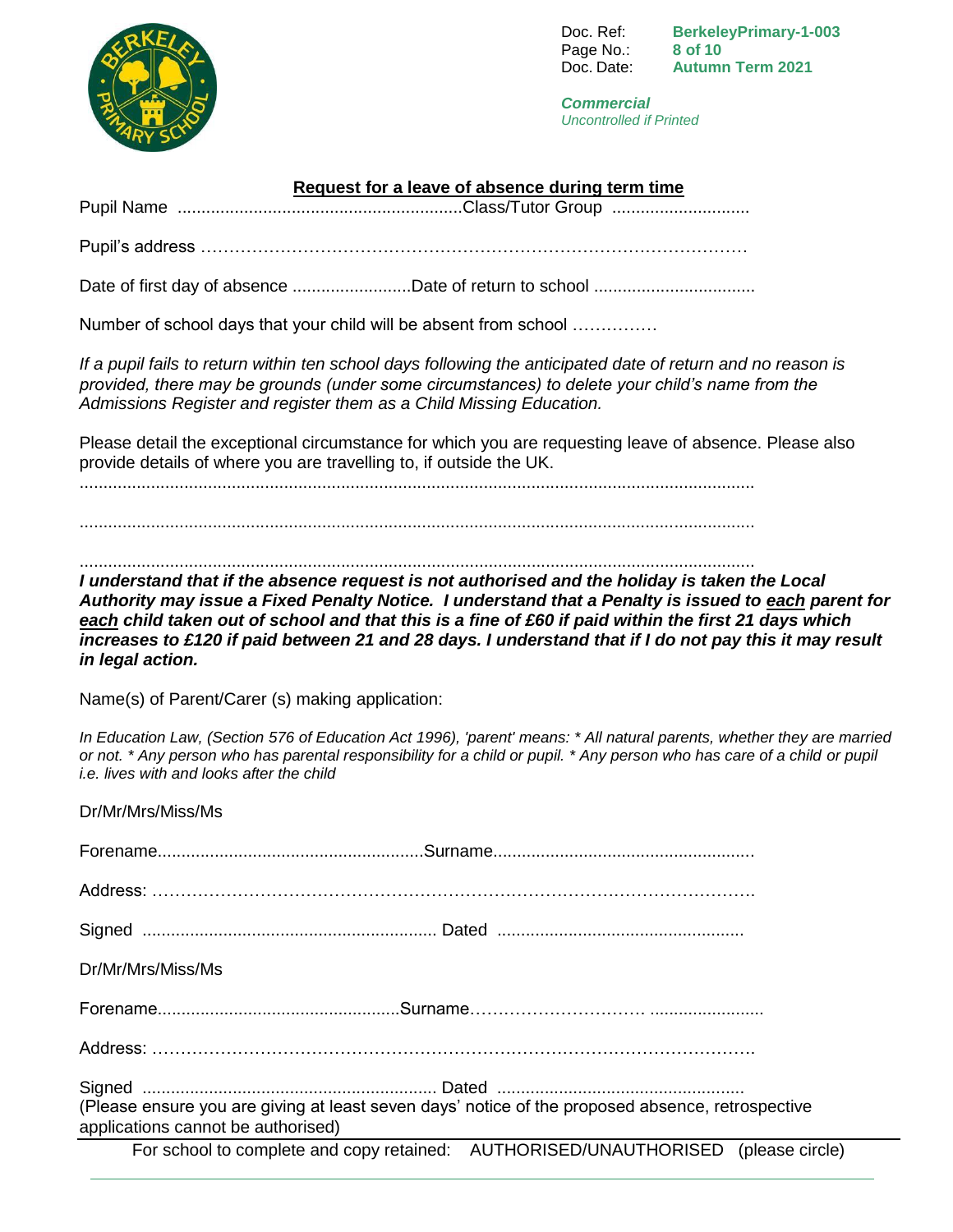

Doc. Ref: Page No.: Doc. Date: **BerkeleyPrimary-1-003 9 of 10 Autumn Term 2021**

*Commercial Uncontrolled if Printed*

# **APPENDIX D: MARKING OF REGISTERS**

#### **Registers must be marked at the start of the morning and afternoon sessions.**

Summary:

School Registers to be marked using Black ink. Lettering/Circles to be in Red ink.

#### **Symbols to be used to record attendance and absence:**

An oblique stroke to record attendance, using a reverse direction for the afternoon session.

#### **O Unauthorised absence**

O with L inside if arrives late.

#### **Authorised absence will be shown in the register by 'O' with a supplementary symbol inside the letter to record the reason for absence:**

- H Holiday (for which absence has been granted)
- C Bereavements, Special One-off occasions (e.g. music/ballet examinations, visiting secondary school)
- R Day of religious observance in the religious body to which the parents belong
- M Medical or Dental appointments (if telephone call is received/if child returns with a note)
- I Illness (if telephone call is received/if child returns with a note)
- P Approved sporting activity (e.g. swimming gala, matches, and tournaments)
- E Excluded for a fixed or indefinite period
- V Educational visit (e.g. London/Stackpole/day trips)

Holiday forms must be completed before a child goes on holiday. Forms are available from the School Office.

If a parent requests permission for a child's absence from school (other than for a family holiday) whether by letter or in person, then this request must be referred to the Headteacher.

If no telephone message has been received to explain a child's absence then a note is required when